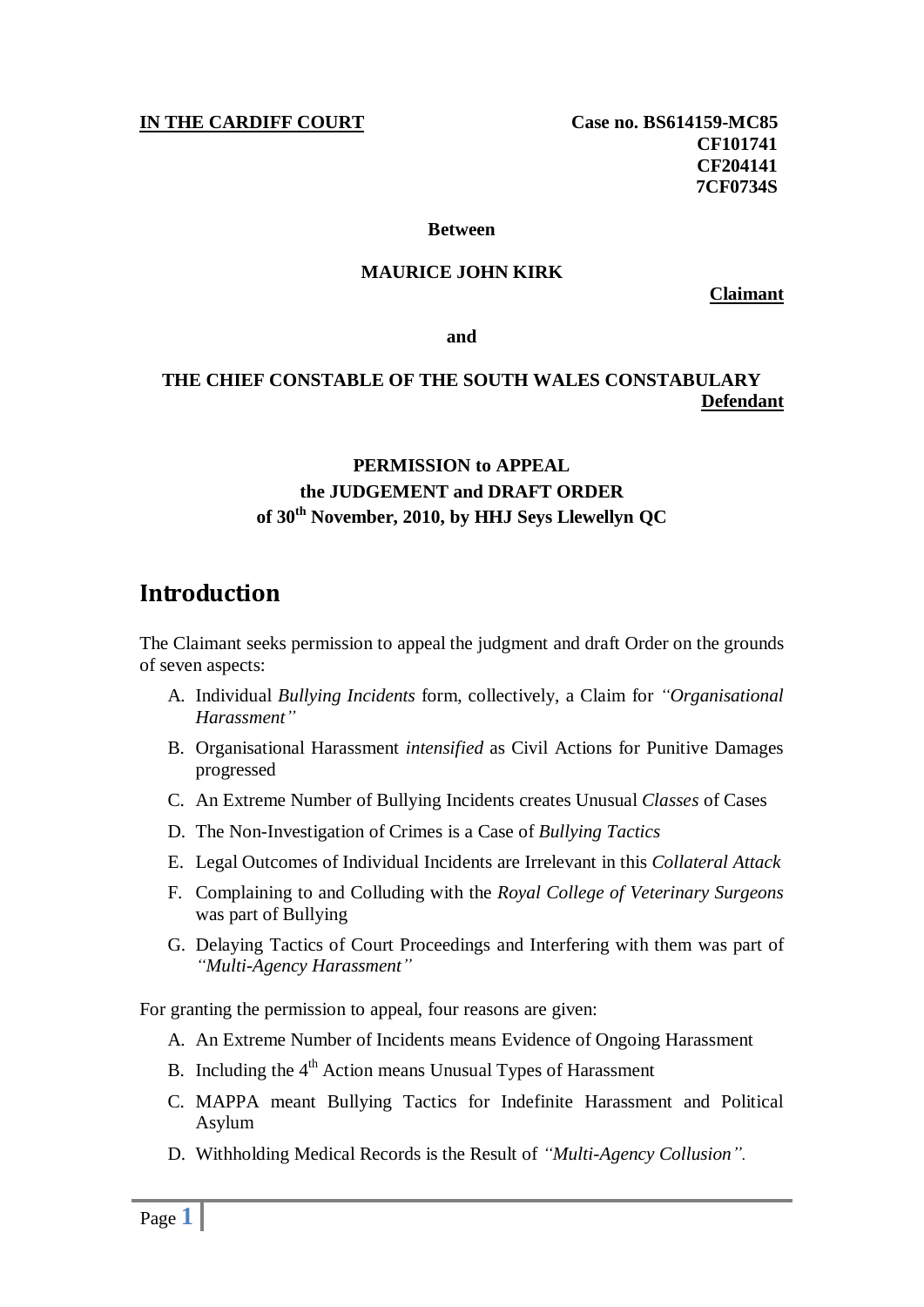# **The Seven Aspects for Appeal**

## *A. Individual Bullying Incidents form, collectively, a Claim for "Organisational Harassment"*

- 1. Just as the observation of financial market data consists of single "price incidents', so they form *trends*, when seen together in context and over time. Similarly, the individual 'incidents' that the Claimant has experienced since 1992 due to the Defendant, must each be seen as "bullying cases".
- 2. When seen together, individual bullying cases are the result of malicious intent and policy. This is not public policy, but the policy of South Wales Police as an organisation or agency. "Organisational policy" does not imply malicious intent of individual police officers who were only doing their job in the investigation and suppression of crime.
- 3. It appears, however, that, with respect to the Claimant, their job had become one of organisational harassment. This was spelled out in the leaked MAPPA report: see<http://bit.ly/fjR8GL>

"*At the meeting it was reviewed that the police intend to take certain action which they anticipate will result in a remand into custody."* 

## *B. Organisational Harassment intensified as Civil Actions for Punitive Damages progressed*

- 4. When taking the long term view over all four legal actions that are addressed on this occasion, it becomes apparent that the Defendant has not only exercised harassment, but also intensified this treatment, as the civil actions for punitive damages were progressing.
- 5. Based on an initial number of nineteen bullying incidents, the **1 st action** [BS6 14159] was filed by Bristol solicitors in 1996 for

*"damages, exemplary damages, special damages, costs and interest."*

6. On 1st June 2002 Jonathan Watt-Pringle filed Particulars of Claims, covering some ten incidents of a  $2<sup>nd</sup>$  **action** [CF101741] for damages, aggravated and exemplary damages, interest as well as an

> *"Order that the Defendant shall not by himself or his servants or agents harass the Claimant, whether by stopping him without legal justification to provide breath samples or to produce documents or to attend at police stations and/or by arresting and detaining him without legal justification"*.

- 7. On  $24<sup>th</sup>$  June 2002, the Claimant filed the  $3<sup>rd</sup>$  **action** [CF204141] himself, covering six incidents, claiming again *damages, including exemplary and special damages, besides costs and interest*.
- 8. On 24<sup>th</sup> November 2007, the Claimant filed the 4<sup>th</sup> action [7CF07345] regarding

*"duty of care, abuse of process, failed disclosure and human right infringements."*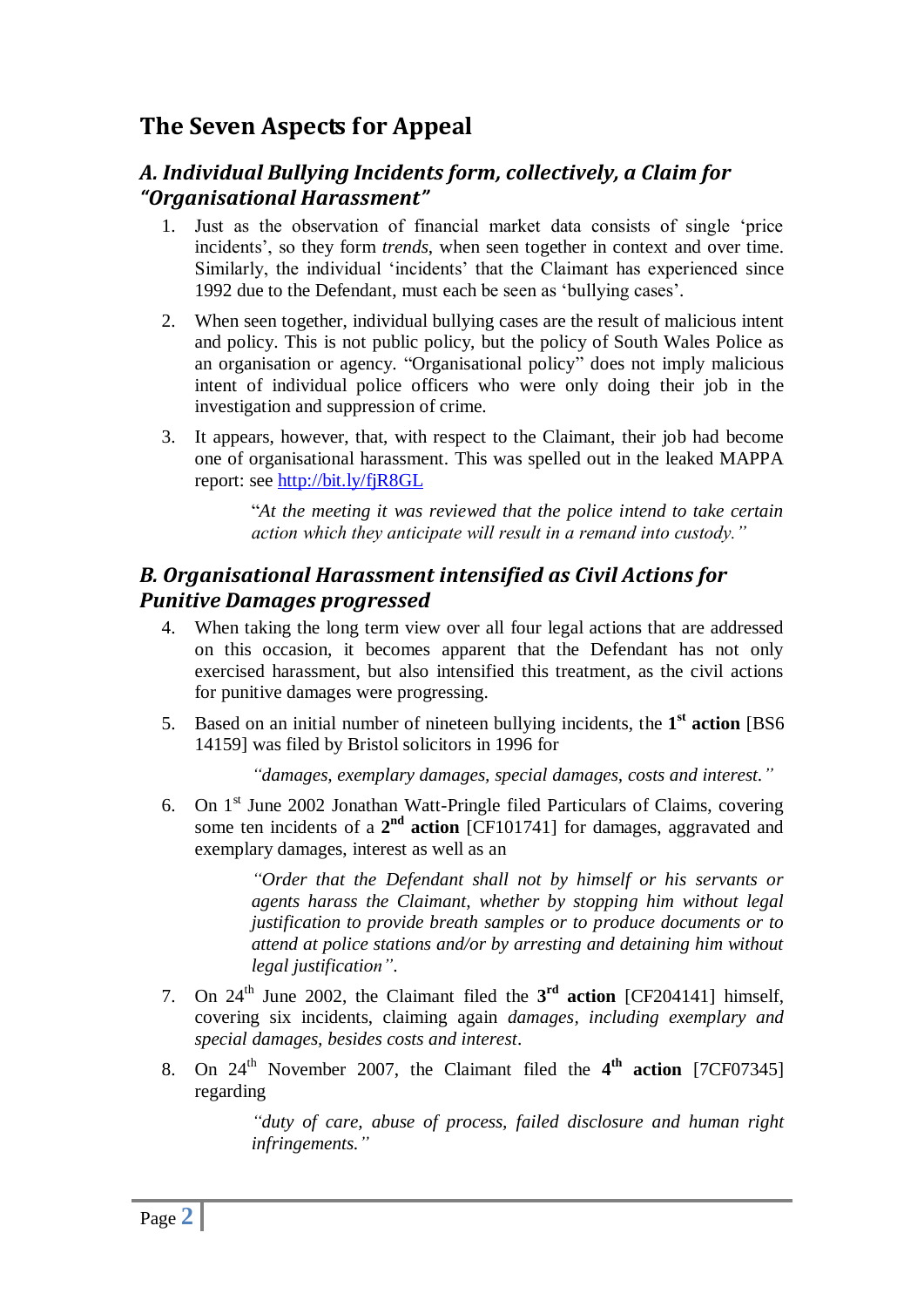9. The Particulars of Claim of the  $4<sup>th</sup>$  action mention

"*failed disclosure by both the Defendant and the Royal College of Veterinary Surgeons, contrary to court orders, delay by HM Court Service to process current actions, interference by Crown Prosecution Service, HM Attorney General, Mr Justice Andrew Collins and other to hand down an Extended Civil Restraint Order or obtain a Vexatious Litigant Order*."

- 10. Furthermore requests for *Trial by Jury,* as violations of the European Convention of Human Rights and Fundamental Freedoms and the UK 1998 Human Rights Act, are among the claims of some or all of the actions.
- 11. In para 59, the  $4<sup>th</sup>$  action refers to 41 crime reference numbers.
- 12. From the Claimant"s point of view, this amounts to
	- an abuse of process by a number of authorities  $\bullet$
	- the omission of Article 13 of the EU Convention on Human Rights in the UK Human Rights Act 1998: *the right to an effective remedy before national authorities.*
- 13. Even more severely, in terms of abuse of process, the Claimant has been let down by the legal profession, HM Court Services and ten judges to progress this case for punitive damages.
- 14. So he has to use his website as the only way to expose wrongdoings by the Defendant, their lawyers, the Judiciary and those agencies that were included due to his MAPPA categorisation, while the administration of justice is afraid of coming into disrepute. See paras 40 and 42 in the judgment.

## *C. An Extreme Number of Bullying Incidents creates Unusual Classes of Cases*

- 15. The Claimant would not begin to claim harassment if there had only been the occasional odd incident. But it is the sheer *number* as well as the different kinds of *classes* and *types* of incidents that lead him to the current action.
- 16. The *number* of incidents has led not only to an unusual amount of legal actions but also to a high success rate of winning by the Claimant. However, in this action for punitive damages, they need to be considered, no matter what the legal outcome has been.
- 17. His Honour has identified three classes of incidents:
	- The first class: whether there is privately actionable duty of care.
	- The second class: Liability of the police as bailee of property and/or in negligence.
	- The third class. Claims alleged to be an abuse of process. Legal Principle itself.
- 18. The Claimant wants to add a fourth class: claims that are due for compensation and damages after convictions have been pronounced. With the exception of the stolen cheques, this covers the five incidents to be struck out.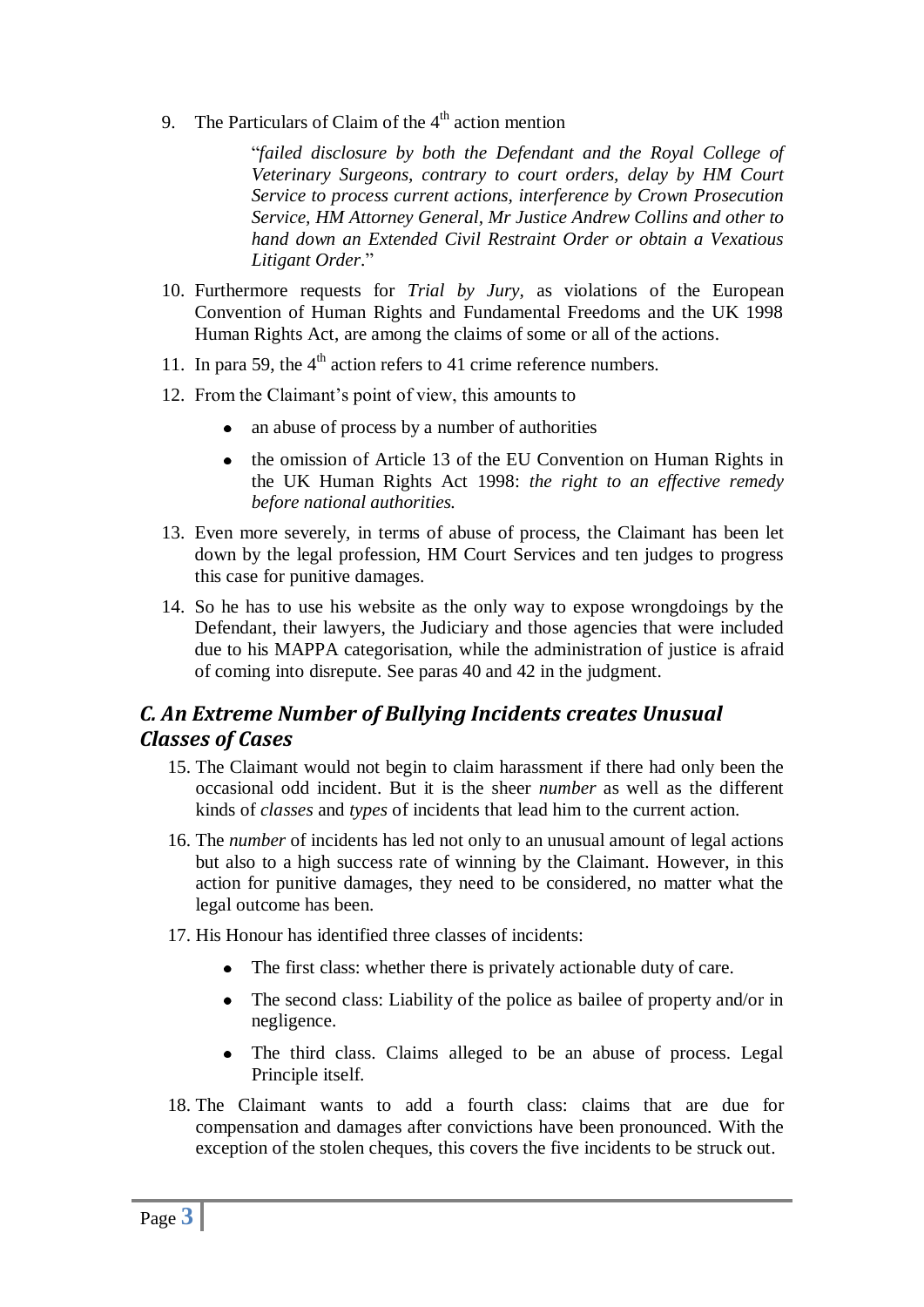- 19. In addition, the Claimant suggests to consider the following classes of incidents:
	- incidents belonging to more than one class
	- incidents creating reasons for prosecutions by the way the Defendant treated the Claimant
	- the non-recovery of stolen goods (e.g. the stolen cheques)
	- the non-investigation of crimes
	- the intensification of organisational harassment
	- the involvement of other agencies (MAPPA)  $\bullet$
	- the delaying tactics of court processes and their interference  $\bullet$
	- the malicious intention of psychiatric incarceration for life (IPP)
	- the 'licence to kill', as a leaked report about MAPPA involvement revealed:

*"South Wales Police have a firearms response which could mean that the MAPPA subject would be shot."* See page 1 of<http://bit.ly/fjR8GL>

## *D. The Non-Investigation of Crimes is a Case of Bullying Tactics*

- 20. The Claimant asks for permission to appeal the strike-out of those incidents that classify as the non-investigation of crime, as they add to the strain and pain experienced due to the Defendant's behaviour.
- 21. In the overall context of the Claimant's experience, this group is a totally different kind of harassment. The added frustration must be seen as compounding the mental, nervous, emotional and financial strain, pain and stress brought on by the Defendant since 1992.
- 22. In fact, a careful review of all incidents with appropriate classification is required to assess the damages in financial terms.

## *E. Legal Outcomes of Individual Incidents are Irrelevant in this Collateral Attack*

23. The aspect of collateral attack needs to be clarified, as the individual incidents, when gathered together, do form new kinds of claim, independent of any prior legal outcomes and their court context.

> *"in a number of cases his claim amounts to a collateral attack on criminal convictions and court findings which the Defendant contends he is not entitled to re-open."* [Para 2]

24. The Claimant expresses the right to sue for damages for each and all of the incidents, in line with the Order of the  $2<sup>nd</sup>$  action:

> *"Order that the Defendant shall not by himself or his servants or agents harass the Claimant, whether by stopping him without legal justification to provide breath samples or to produce documents or to attend at police stations and/or by arresting and detaining him without legal justification"*.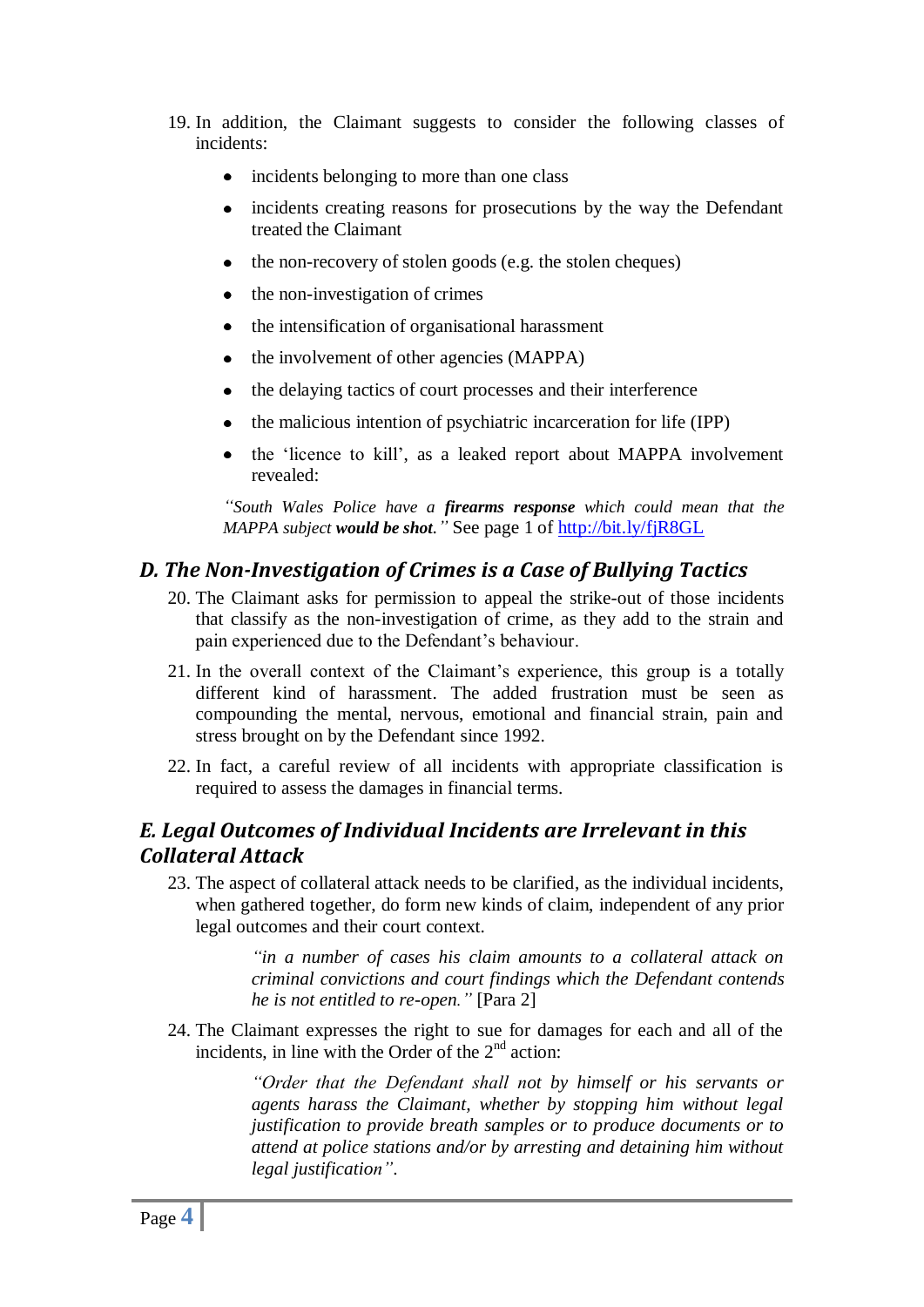## *F. Complaining to and Colluding with the Royal College of Veterinary Surgeons was part of Bullying*

25. The aspect of collusion with the *Royal College of Veterinary Surgeons* needs to be clarified since the request for being struck off was originated by a complaint by South Wales Police. The complaint developed into fully fledged collusion between the two organisations.

## *G. Delaying Tactics of Court Proceedings and Interfering with them was part of "Multi-Agency Harassment"*

- 26. There is a body of evidence relating to court proceedings and their interference by the Defendant or their "partners in collusion" that is waiting to be taken into account for the purpose of quantifying damages.
- 27. This aspect, especially of the  $4<sup>th</sup>$  action, requires particularly careful examination, in principle by an independent body, to establish the different kinds of additional damages incurred.

# **Four Reasons for Granting the Permission to Appeal**

## *A. An Extreme Number of Incidents means Evidence of Ongoing Harassment*

- 28. The seven aspects above have different grounds for appeal. While His Honour has identified three classes of incidents, the Claimant contends that a "helicopter" and long term view entirely change the aspect of the case.
- 29. The helicopter view allows for grouping incidents into different classes. The long term view allows for questioning the human rights to life, quality of life and level of health that the Claimant has experienced as a consequence of the actions of the Defendant.
- 30. Just as a helicopter and long term view entirely change the aspect of the case, so do the frameworks of "organisational harassment" and "multi-agency harassment" provide new contexts that do not allow for any of the incidents to be struck out, but rely on them as substantive evidence.
- 31. As a matter of interpretation, individual incidents are either legal allegations, each in their own right or they are but samples of evidence in a chain of events that, together, form the basis for the current claim.

### **The Six Incidents Struck out in the draft Order**

### Para 3 of Action CF204141

32. The failure to investigate the crime of **stolen cheques** does not deserve to be struck out, as the crime remains unresolved [Paras 19-21] and the stolen goods have still not been recovered**,** even though the Claimant recently saw the thief and described his whereabouts. The incident adds to the financial strain imposed by the Defendant on the Claimant over the years, thus contributing to *organisational harassment*.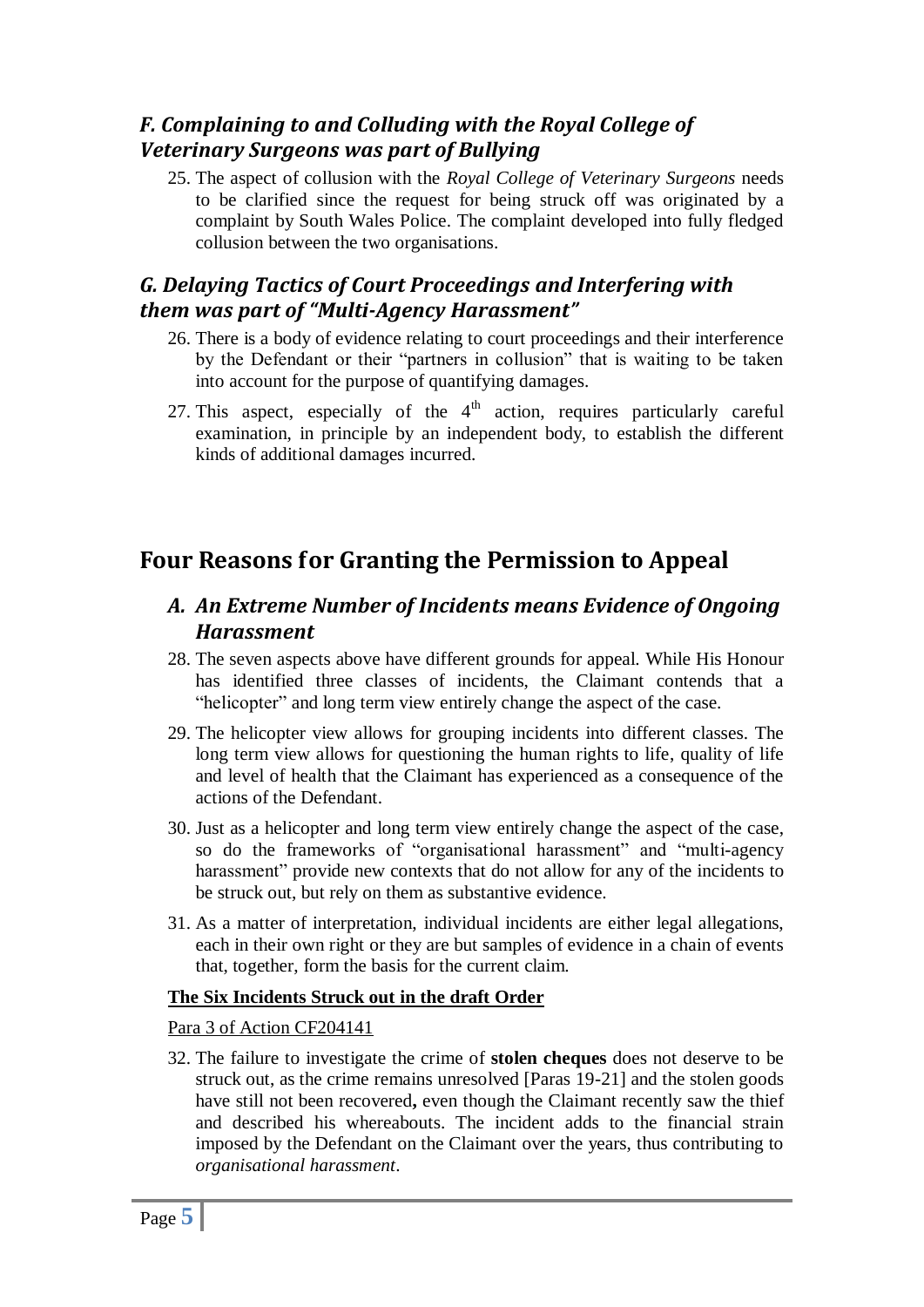### Para 8.12 of Action BS614159-MC65

33. Similarly, the Barry **roundabout** incident [paras 53 and 61] adds to the overall intent of malice. On a Court day, the Claimant's receptionist overheard one of the Defendant"s employees saying *"We will get that bastard Kirk."*

## Para 3 of Action CF101741

- 34. In the incident of crossing the single **white line,** due to a rally of cyclists [paras 67 and 71], the Claimant had wrongly pleaded guilty to a conviction that carried no penalty and that could not be appealed against. Instead, it was used to have the Claimant struck off the *Register of Veterinary Surgeons.* Other, more serious allegations were dismissed following cross-examination.
- 35. Taking the long-term point of view, regarding the full suite of bullying incidents, this one must not be struck out in a civil claim for damages for unrelated charges, arising from the same incident, that lead to the expensive but successful defence on more serious malicious prosecutions.

### Para 9 of Action 101741

36. In the **Llantwit Major by pass** incident, today"s trial judge has already refused to recuse himself when he dismissed the Crown Court appeal (refused road side breath test), by not accepting the Claimant's GP's medical evidence, in his absence, indicating he was recovering from an operation. Consultant"s information was also not accepted by the Defendant, as would be expected in a bullying case. The Defendant lied at the RCVS hearing, altering substantial matters of fact. The Defendant tendered a far lesser charge, part heard, that of "obstruction", that was discarded by the Claimant.

### Para 11 in Action 101741

- 37. **Regarding the Newport Road incident**: a guilty plea due to the fear of the Claimant"s life could only be appealed against, once the overhead road and custody videos were disclosed, the latter still remains undisclosed. This cannot be a reason for preventing civil redress, especially as the Defendant continues to fail to identify countless police officers in the hundred or so incidents. In this particular one, the Defendant produced only custody video with the tape obliterated from above waist level, preventing the Claimant from obtaining collar numbers or face detection of those who assaulted him in both Rumney and Roath police stations, Cardiff.
- 38. **The video issue,** para 100 onwards: the Claimant did not get the overhead video in time to put as argument and change his guilty plea. Interestingly, differently composed magistrates and clerks of the court refused to change the plea, as unequivocal, despite no evidence tendered by the Crown! Custody record is still undisclosed and part mutilated BECAUSE the Claimant was severely manhandled in both police stations. This incident is thus an essential link in the chain of bullying incidents.
- 39. The Defendant never gave evidence due to the guilty plea, obtained under duress and at the RCVS, years later, lied as to the facts (see transcript). For the trial judge not to allow this matter to go, to the strict proof thereof, is unfair, as, four other, some more serious allegations, were later withdrawn in court despite all carrying guilty pleas!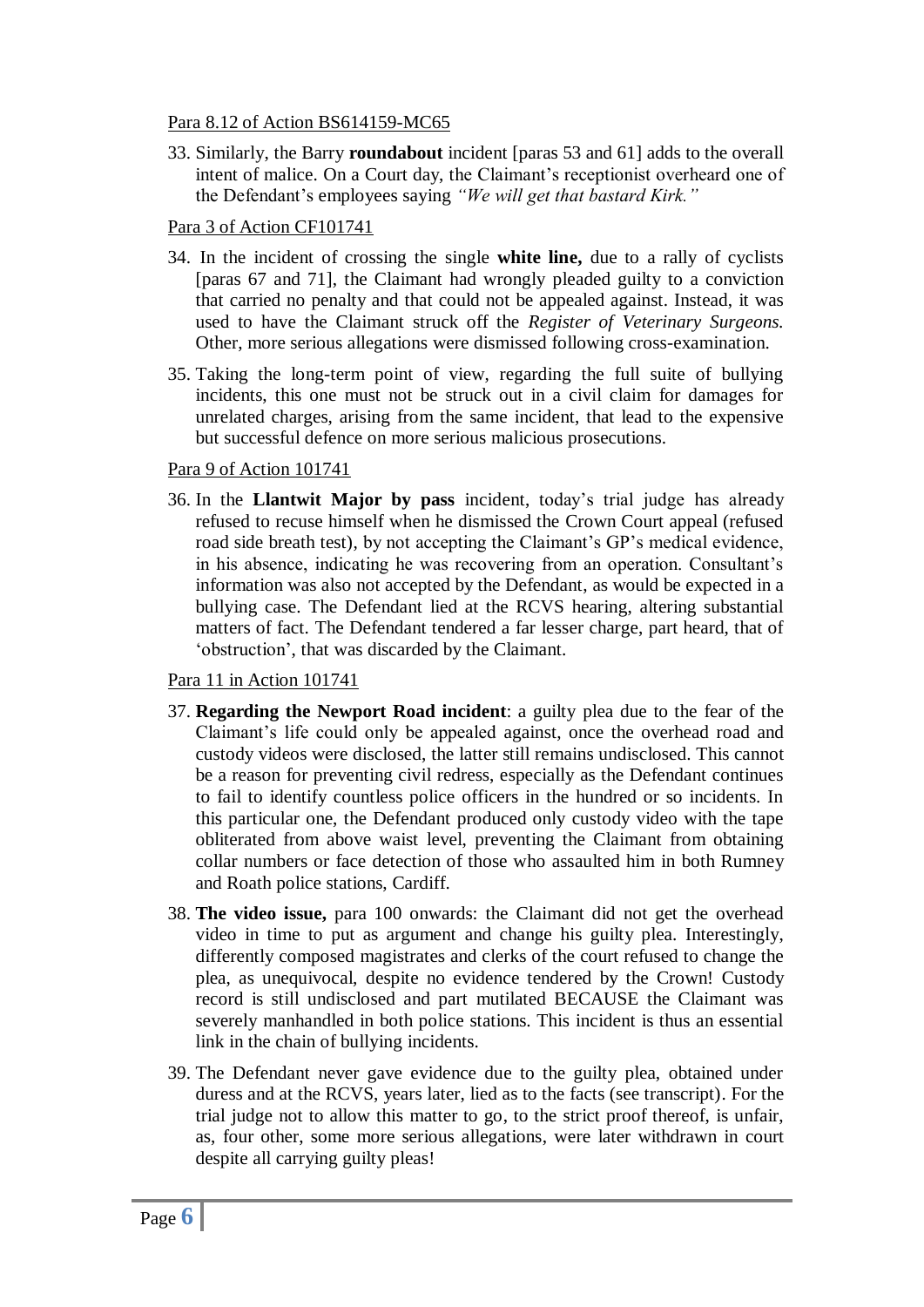#### Para 2 in Action CF204141

- 40. **Regarding the Cowbridge Show**: nefarious conduct displayed by Crown Prosecutors, on oath, their failure to disclose or properly inform the Claimant he need only be "bound over to keep the peace", a "conviction" expunged from his record after twelve months and so not affecting the RCVS, was the only reason for his arrest and detention overnight.
- 41. It cannot be discarded for substituted statutory charges of an earlier incident in the day, NOT PART OF THE REASON FOR HIS ARREST, that were drafted only months later. The Crown Prosecutor for the appeal admitted in writing to the RCVS, the first blow was given by a retired police inspector who struck the Claimant severely across the face, only for the Claimant to be knocked to the ground, from behind, by a heavier than him security guard who, in turn, many months later, claimed financial compensation.
- 42. **A** different Crown Prosecutor of a different court therefore pressed for a conviction on the Claimant for common assault! Again, an important link in the chain of bullying incidents called *organisational harassment.* This includes the falsification of the original police documents, four versions of the common law offence of "breach of the peace" went before both crown prosecutors and clerks, but were withheld from both the magistrates and the Claimant.
- 43. The original prosecutor, Jackie Seal, much later, when facing examination by the Claimant in his Cardiff Crown Court application for Abuse of Process, refused to answer questions as she said "it may incriminate myself". The Defendant was well aware of the falsified and altered court records, as the arresting officer wrote them long hand and the fifth copy was even altered after his conviction.
- 44. The Barry case was mysteriously adjourned in a matter of a few seconds from opening, for no given reason, only for it to be withdrawn, months later in Bridgend, with new unrelated statutory offences, unbeknown to the Claimant. This followed the persuasion of the court clerk, over the lunch hour, that, should the Claimant defend it, he faced a mandatory prison sentence.
- 45. The three new statutory offences were then handed to the Claimant by the court clerk, the Claimant being denied time to understand or call witnesses and be heard immediately. This racially motivated example of malice, false imprisonment and organisational harassment, against a member of the public just trying to defend himself, should be allowed Remedy in a British court of law.
- 46. As with the  $4<sup>th</sup>$ ,  $5<sup>th</sup>$  and  $6<sup>th</sup>$  Actions all these above six incidents are 'fact sensitive' and should proceed to trial.
- 47. The transcripts, court and CPS contemporaneous files, covering all eight separate court hearings, proved before the then Recorder of Cardiff, HHJ Roderick Evans QC, that many were falsified documents and are exhibits in the case. Political expediency should not prejudice this application.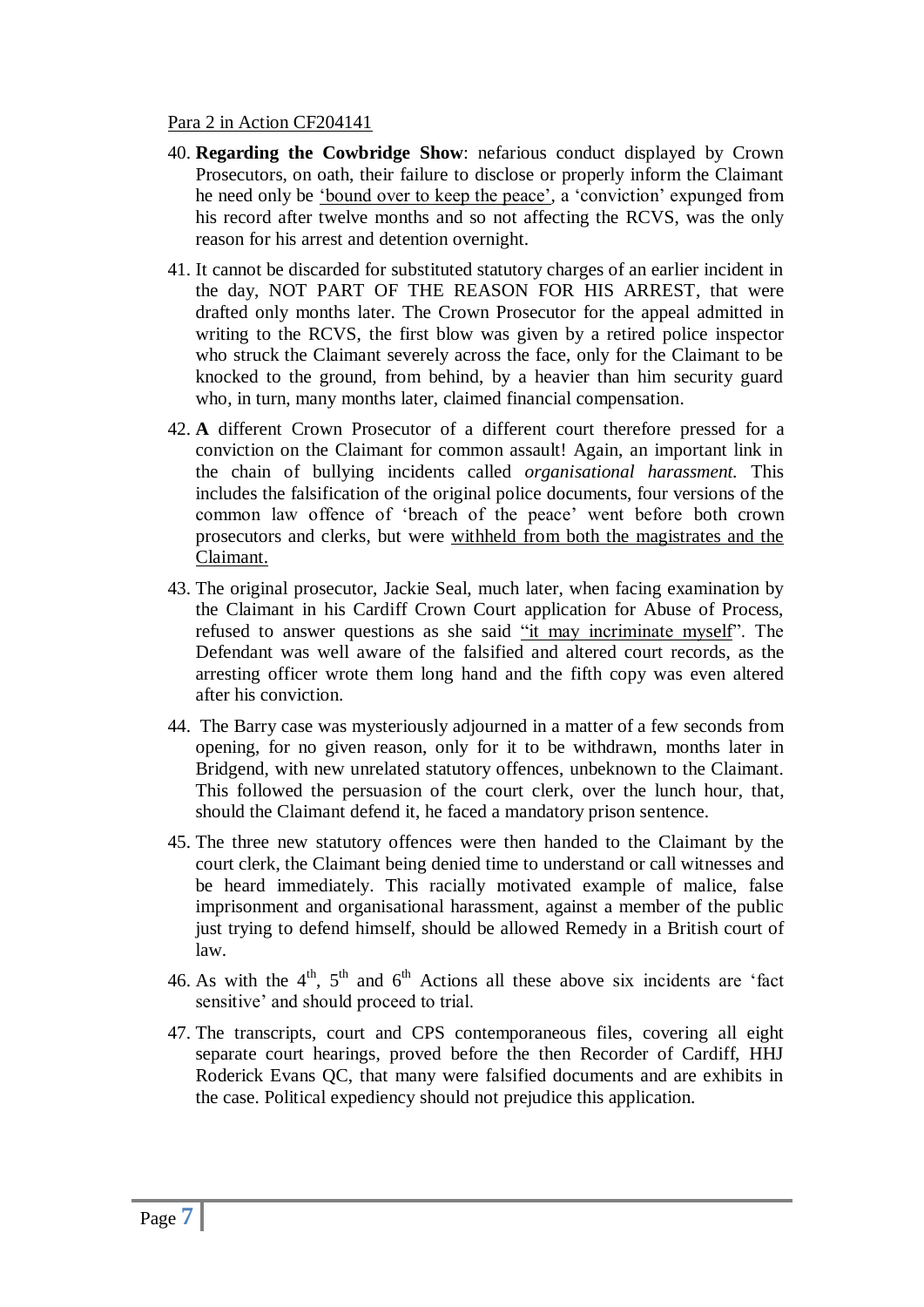## *B. Including the 4th Action means Unusual Types of Harassment*

- 48. The  $4<sup>th</sup>$  action is more than a sample of evidence as it tries to respond to the intensified development of organisational harassment into multi-agency harassment.
- 49. In particular, the  $4<sup>th</sup>$  action highlights how failed disclosure is part of the malicious intent, resulting in severe contraventions of the Claimant's human rights.
- 50. But as a sample of evidence, it is essential for finding facts for the basis of harassment, organisational harassment and multi-agency harassment. According to the malicious intent of the Defendant, the actions should have ended with either a corpse or imprisonment for life.
- 51. In the same pace as the types of harassment by the Defendant intensified, the civil actions in Court by the Claimant had to cover more and more complex and unusual issues, over a time that seems to be indefinite, unless it is ended by the Claimant"s death.
- 52. Hence it is of paramount importance to adopt a holistic view and consider the cumulative effect of spiralling harassment, by taking into account the change of intensity and severity of claims that were formulated since the  $1<sup>st</sup>$  action.

# *C. MAPPA meant Bullying Tactics for Indefinite Harassment and Political Asylum*

- 53. It was the combination of the 'licence to  $\text{kill}^1$ ' of the leaked MAPPA document and the Warrant for Arrest issued on  $2<sup>nd</sup>$  November 2010 that led the Claimant to go through the process of asylum applications in Alderney and France, instead of being near his families in the month before Christmas.
- 54. The MAPPA issue comprises the following aspects:
	- Seemingly arbitrary date setting for both start and finish
	- Arbitrary categorisation of the Claimant who never was an Offender in the first place
	- Non-compliance with supplying the rightful information to the Claimant
	- Hugely trumped up charges since the sale of the machine gun had been  $\bullet$ made public on the Claimant's website
	- Huge emotional over-reactions resulted in 'over the top' actions by the Defendant, such as an armed helicopter police raid
	- $\bullet$ The collusion between various agencies resulted in the delay of court proceedings as well as their interference
	- The collusion also resulted in non-acceptance of individual responsibility,  $\bullet$ let alone liability for any compensation, a dangerous trend in legislation, of late, in recent governments.

<u>.</u>

<sup>1</sup> <http://bit.ly/fjR8GL>